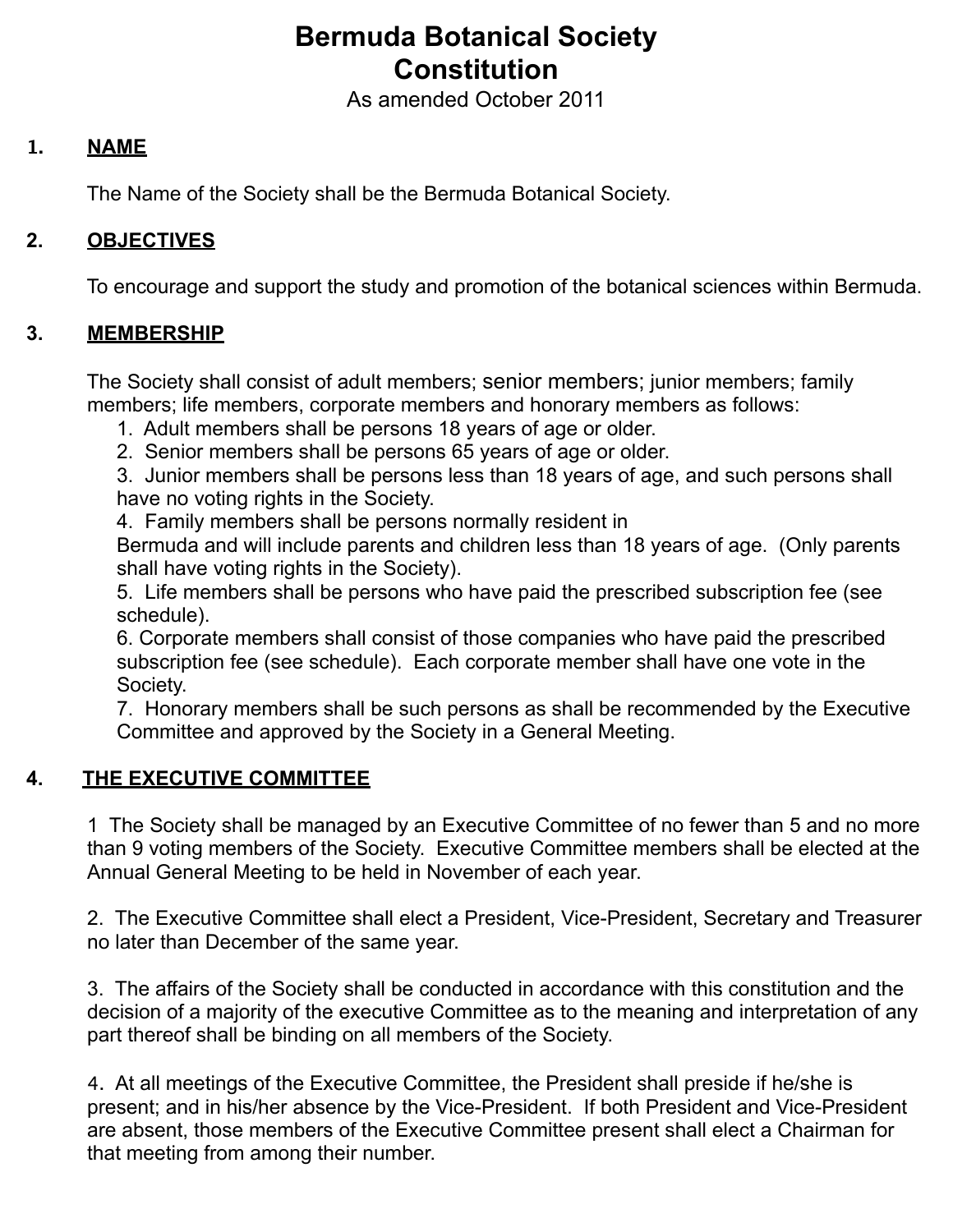5. It shall be the duty of the Treasurer to be the custodian of the financial records and funds. The Treasurer shall present a statement of receipts and disbursements together with a financial statement showing the assets and liabilities of the Society in respect of the previous financial year at the Annual General Meeting to conform with the Bermuda Charities Act 1978, as may be amended.

 6. It shall be the duty of the Secretary to keep a record of all business transactions at all meetings of the Executive Committee and of the Society. In the absence of the Secretary, the chairman shall appoint a member of the Executive Committee to act as Secretary of that meeting. It shall also be the duty of the Secretary to conduct all necessary correspondence for the society and to maintain in proper form all records of the Society.

7. A quorum of the Executive Committee shall be three members.

 8. Should the number of members of the Executive Committee be, or fall, below nine at any time during the year, the Committee shall have the power to co-opt to the Executive Committee additional members of the Society as may be expedient for operation of the Society.

 9. All records of the Society maintained by officers of the Society, whether in hard copy or electronic state, are the exclusive property of the Society. When any office holder leaves that office all such records are to be turned over to the President of the Society, who shall ensure their safekeeping.

## **5. DUES**

 1. The amount of any dues payable by members as contained in the schedule shall be fixed by the Executive Committee and shall be confirmed at a General Meeting of the Society or at a Special General Meeting called for that purpose.

 2. All dues except those of life and honorary members shall be payable on the first day of September. Members whose dues are unpaid after written notification at the end of the next three calendar months shall be automatically terminated unless the Executive Committee for special reasons shall otherwise decide to the contrary. Life members may pay their dues in full on admission or in equal installments over a period of five financial years. Honorary members shall not be required to pay dues.

 3. The Society's financial year shall begin on the first of September and terminate on the 31st. August in each year.

|                      | <b>SCHEDULE OF DUES</b> |
|----------------------|-------------------------|
| Adult membership     | \$10.00                 |
| Senior membership    | 5.00                    |
| Junior membership    | 5.00                    |
| Family membership    | 20.00                   |
| Life membership      | 500.00                  |
| Corporate membership | 1,000.00                |
|                      |                         |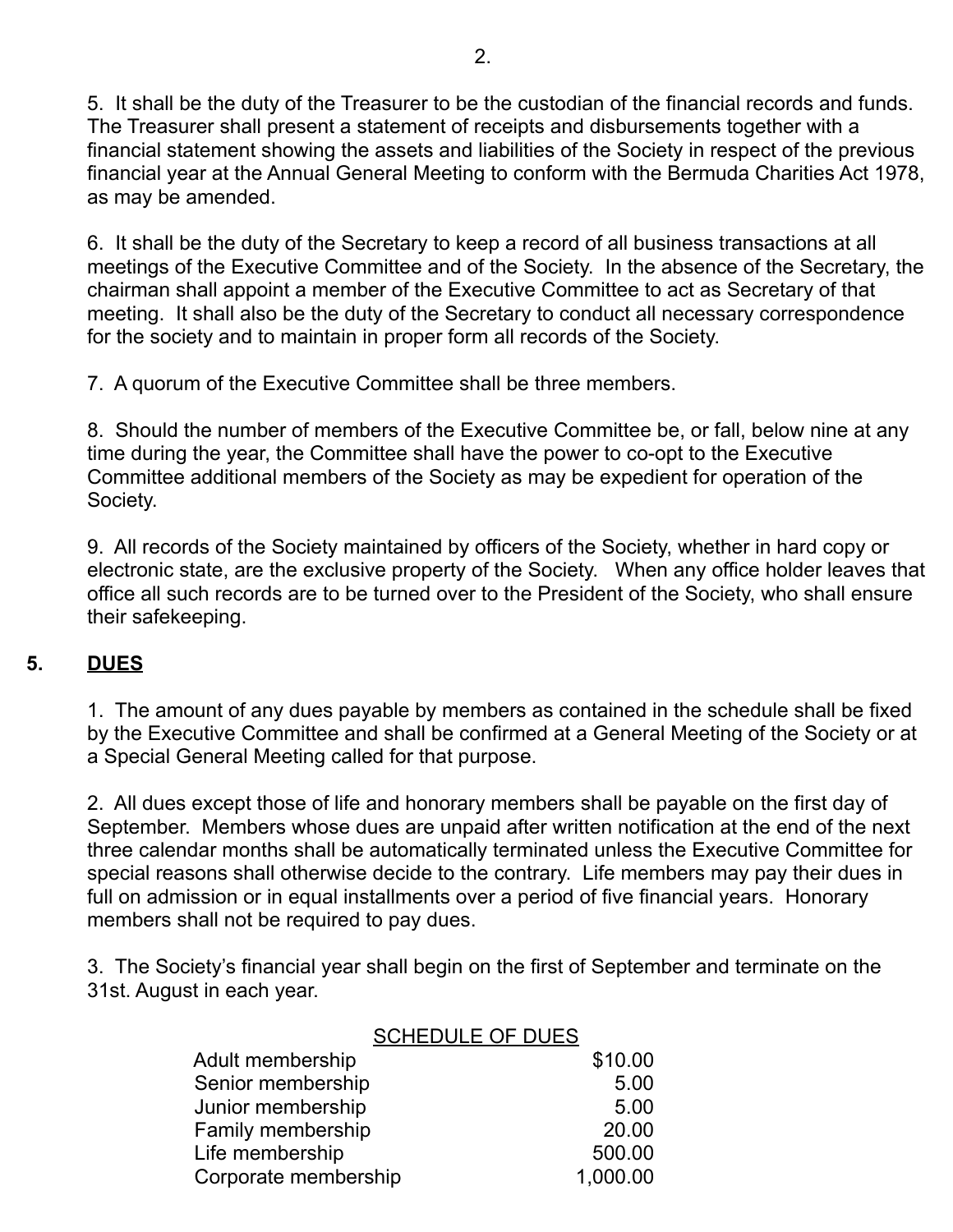## **6. SUB-COMMITTEES**

 1. The Executive Committee shall have the right to appoint Sub-Committees to carry out specific functions as may from time to time be expedient.

 2. Such sub-committees shall in no way diminish the responsibility of the Executive Committee to manage the affairs of the Society.

# **7. MEETINGS**

 1. An Annual General Meeting of the Society shall be held each year in November for the purpose of electing an Executive Committee, whose term of office shall commence immediately. At the request of the Executive Committee, or at the written request of not less than 10% of the voting members of the Society, the president shall call a Special General Meeting.

 2. When any decision is to be made by a meeting of the Society, voting shall be by show of hands except when electing Committee members, when voting shall be by secret ballot. Unless otherwise stated, a simple majority of the members present and voting shall prevail. In the event of an equality of votes, the Chairman of the meeting shall have a second (or deciding) vote.

 3. Notice of meetings to members shall be sent by mail or electronically at least 14 days prior to the meeting. Such notice shall specify the purpose for the meeting.

4. At any General Meeting of the Society 15 voting members shall constitute a quorum.

 5. The requirement for 14 days notice of meetings and notification by mail shall be waived for meetings called solely for scientific, educational or social purposes. Nor shall a quorum be required at such meetings

# **8. ELECTIONS**

 1. Nominations for Executive Committee members shall be made to the Executive Committee in writing signed by the proposer and seconder, and the person so nominated shall confirm his/her candidacy to the Secretary in advance of, or at, the Annual General Meeting.

 2. In elections for membership of the Executive Committee a minimum of five and maximum of nine candidates receiving the greatest number of votes shall be elected.

## **9. AUDIT**

 1. The Executive Committee may appoint an auditor or auditors for the ensuing year within two months of the presentation of the financial statement.